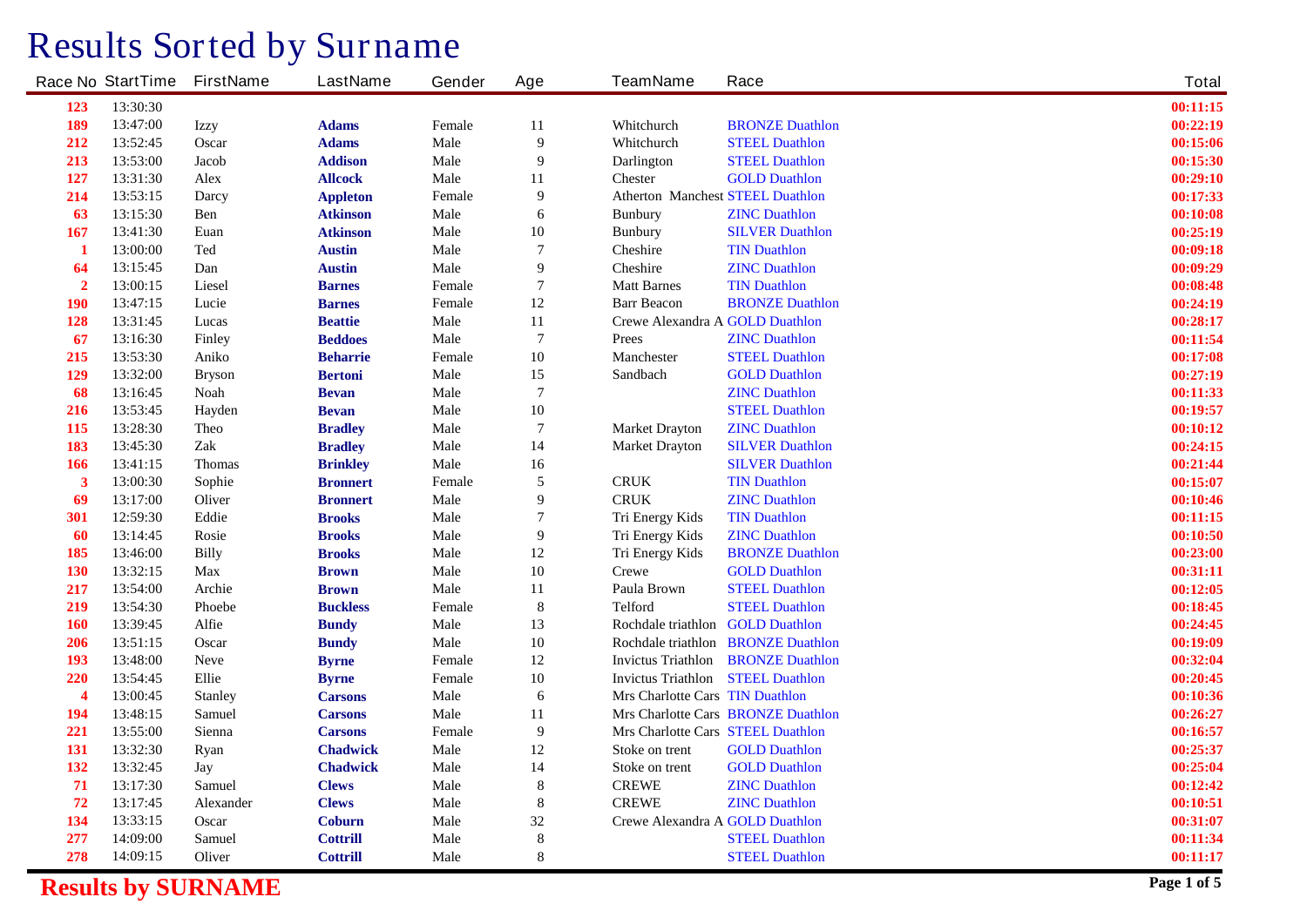|                | <b>Race No StartTime</b> | <b>FirstName</b> | <b>LastName</b>                 | Gender      | Age              | <b>TeamName</b>                           | Race                                      | <b>Total</b> |
|----------------|--------------------------|------------------|---------------------------------|-------------|------------------|-------------------------------------------|-------------------------------------------|--------------|
| 49             | 13:12:00                 | Freya            | <b>Cox</b>                      | Female      | ${\bf 8}$        |                                           | <b>TIN Duathlon</b>                       | 00:09:24     |
| 50             | 13:12:15                 | <b>Finley</b>    | <b>Cox</b>                      | <b>Male</b> | 7                |                                           | <b>TIN Duathlon</b>                       | 00:09:12     |
| 73             | 13:18:00                 | <b>Alice</b>     | <b>Cullen</b>                   | Female      | 8                | Lymm                                      | <b>ZINC Duathlon</b>                      | 00:09:13     |
| 196            | 13:48:45                 | Amelia           | <b>Cullen</b>                   | Female      | 12               | Lymm                                      | <b>BRONZE Duathlon</b>                    | 00:20:18     |
| 74             | 13:18:15                 | Alivia           | <b>Cutter</b>                   | Female      | $\boldsymbol{9}$ | <b>Invictus Triathlon c ZINC Duathlon</b> |                                           | 00:09:12     |
| <b>197</b>     | 13:49:00                 | Sofia            | <b>Darmont</b>                  | Female      | 11               | Wrexham                                   | <b>BRONZE Duathlon</b>                    | 00:28:01     |
| 5              | 13:01:00                 | <b>Isobel</b>    | <b>Davies</b>                   | Female      | 6                | <b>Chester</b>                            | <b>TIN Duathlon</b>                       | 00:11:30     |
| 75             | 13:18:30                 | <b>Arthur</b>    | <b>Davies</b>                   | <b>Male</b> | 6                | <b>Sandbach</b>                           | <b>ZINC Duathlon</b>                      | 00:10:46     |
| 76             | 13:18:45                 | Ollie            | <b>Davies</b>                   | <b>Male</b> | 8                | <b>Chester</b>                            | <b>ZINC Duathlon</b>                      | 00:11:10     |
| 136            | 13:33:45                 | <b>Molly</b>     | <b>Dean</b>                     | Female      | 9                | <b>Crewe</b>                              | <b>GOLD Duathlon</b>                      | 00:43:51     |
| 77             | 13:19:00                 | <b>Henry</b>     | <b>Dodd</b>                     | <b>Male</b> | ${\bf 8}$        | The beast                                 | <b>ZINC Duathlon</b>                      | 00:10:48     |
| 138            | 13:34:15                 | Eddie            | <b>Doig</b>                     | <b>Male</b> | 13               | <b>Crewe football acad GOLD Duathlon</b>  |                                           | 00:29:50     |
| $\overline{7}$ | 13:01:30                 | <b>Ernest</b>    | <b>Donnelly</b>                 | <b>Male</b> | 5                | Runcorn                                   | <b>TIN Duathlon</b>                       | 00:12:25     |
| 222            | 13:55:15                 | Mischa           | <b>Downes</b>                   | Female      | 11               | <b>Telford</b>                            | <b>STEEL Duathlon</b>                     | 00:15:50     |
| 8              | 13:01:45                 | Pippa            | <b>Eratt</b>                    | Female      | 6                | Wrexham                                   | <b>TIN Duathlon</b>                       | 00:25:33     |
| 223            | 13:55:30                 | <b>Nell</b>      | <b>Eratt</b>                    | Female      | 10               | Wrexham                                   | <b>STEEL Duathlon</b>                     | 00:16:25     |
| 224            | 13:55:45                 | <b>Martha</b>    | <b>Farnworth</b>                | Female      | $\boldsymbol{9}$ | <b>ASHTON-UNDER STEEL Duathlon</b>        |                                           | 00:24:42     |
| 287            | 14:11:30                 | Elsa             | <b>Fleming</b>                  | Female      | 121              | <b>Sutton Coldfield</b>                   | <b>STEEL Duathlon</b>                     | 00:19:12     |
| 9              | 13:02:00                 | Eliza            | <b>Foy</b>                      | Female      | 6                | Johnson's Triat TIN Duathlon              |                                           | 00:12:12     |
| <b>10</b>      | 13:02:15                 | Yuki             | <b>Frankland</b>                | <b>Male</b> | 6                | Nantwich                                  | <b>TIN Duathlon</b>                       | 00:10:12     |
| 78             | 13:19:15                 | Genki            | <b>Frankland</b>                | <b>Male</b> | $\bf{8}$         | Nantwich                                  | <b>ZINC Duathlon</b>                      | 00:08:44     |
| 168            | 13:41:45                 | Jonathan         | <b>Frisher</b>                  | male        | 12               | <b>Nantwich</b>                           | <b>SILVER Duathlon</b>                    | 00:29:43     |
| 199            | 13:49:30                 | Ewan             | <b>Gallup</b>                   | <b>Male</b> | 12               | <b>Cadence Tri</b>                        | <b>BRONZE Duathlon</b>                    | 00:19:17     |
| <b>11</b>      | 13:02:30                 | Harry            | <b>Gibbs</b>                    | <b>Male</b> | 6                | <b>Neston</b>                             | <b>TIN Duathlon</b>                       | 00:11:07     |
| <b>111</b>     | 13:27:30                 | Isla             | Godfrey                         | Female      | 8                | <b>Isla Godfrey</b>                       | <b>ZINC Duathlon</b>                      | 00:09:59     |
| 228            | 13:56:45                 | George           | Gray                            | <b>Male</b> | 11               | <b>Team Gray</b>                          | <b>STEEL Duathlon</b>                     | 00:17:46     |
| <b>13</b>      | 13:03:00                 | George           | <b>Griffiths</b>                | <b>Male</b> | 6                | <b>SWT Juniors</b>                        | <b>TIN Duathlon</b>                       | 00:10:33     |
| 186            | 13:46:15                 | Rayen            | Guizani                         | <b>Male</b> | 10               | <b>West Midlands</b>                      | <b>BRONZE Duathlon</b>                    | 00:24:25     |
| 280            | 14:09:45                 | Lily-May         | <b>Gwinnett</b>                 | Female      | 10               |                                           | <b>STEEL Duathlon</b>                     | 00:16:03     |
| 80             | 13:19:45                 | <b>Tristan</b>   | <b>Hampson</b>                  | <b>Male</b> | ${\bf 8}$        | <b>Warrington</b>                         | <b>ZINC Duathlon</b>                      | 00:09:21     |
| 14             | 13:03:15                 | William          | <b>Harding</b>                  | Male        | 5                | No Hope racing                            | <b>TIN Duathlon</b>                       | 00:14:30     |
| 81             | 13:20:00                 | Anya             | <b>Harding</b>                  | Female      | 6                | <b>No Hope Racing</b>                     | <b>ZINC Duathlon</b>                      | 00:10:47     |
| 169            | 13:42:00                 | <b>RHYS</b>      | <b>HARDWICK</b>                 | <b>Male</b> | 15               | Leominster                                | <b>SILVER Duathlon</b>                    | 00:23:51     |
| <b>200</b>     | 13:49:45                 | Aimee            | <b>Harling</b>                  | Female      | 11               |                                           | <b>Blackpool Aquatics BRONZE Duathlon</b> | 00:19:26     |
| 83             | 13:20:30                 | <b>Primrose</b>  | <b>Harrington-garnet Female</b> |             | ${\bf 8}$        | <b>Nantwich</b>                           | <b>ZINC Duathlon</b>                      | 00:12:49     |
| 15             | 13:03:30                 | Kosei            | <b>Hawkins</b>                  | <b>Male</b> | 6                | <b>SALE</b>                               | <b>TIN Duathlon</b>                       | 00:10:32     |
| 84             | 13:20:45                 | Kaito            | <b>Hawkins</b>                  | <b>Male</b> | 8                | <b>SALE</b>                               | <b>ZINC Duathlon</b>                      | 00:08:27     |
| <b>140</b>     | 13:34:45                 | Euan             | <b>Hazeldine</b>                | Male        | <b>10</b>        | <b>Crewe Alex academ GOLD Duathlon</b>    |                                           | 00:26:10     |
| <b>141</b>     | 13:35:00                 | Keane            | <b>Hazeldine</b>                | Male        | 15               | <b>Crewe Alexandra GOLD Duathlon</b>      |                                           | 00:27:44     |
| <b>17</b>      | 13:04:00                 | Freya            | <b>Hirst</b>                    | Female      | 7                | <b>Chester</b>                            | <b>TIN Duathlon</b>                       | 00:13:48     |
| 231            | 13:57:30                 | George           | <b>Hirst</b>                    | Male        | 9                | <b>Chester</b>                            | <b>STEEL Duathlon</b>                     | 00:11:45     |
| 54             | 13:13:00                 | Will             | Holman                          | <b>Male</b> | 6                |                                           | <b>TIN Duathlon</b>                       | 00:10:49     |
| 53             | 13:13:00                 | Tom              | Holman                          | Male        | 8                |                                           | <b>TIN Duathlon</b>                       | 00:09:09     |
| 232            | 13:57:45                 | <b>Charlotte</b> | Holme                           | Female      | 9                | <b>Timperley</b>                          | <b>STEEL Duathlon</b>                     | 00:18:30     |
| 171            | 13:42:30                 | <b>Brody</b>     | <b>Horner</b>                   | Male        | 12               | Congleton                                 | <b>SILVER Duathlon</b>                    | 00:32:36     |
|                |                          |                  |                                 |             |                  |                                           |                                           |              |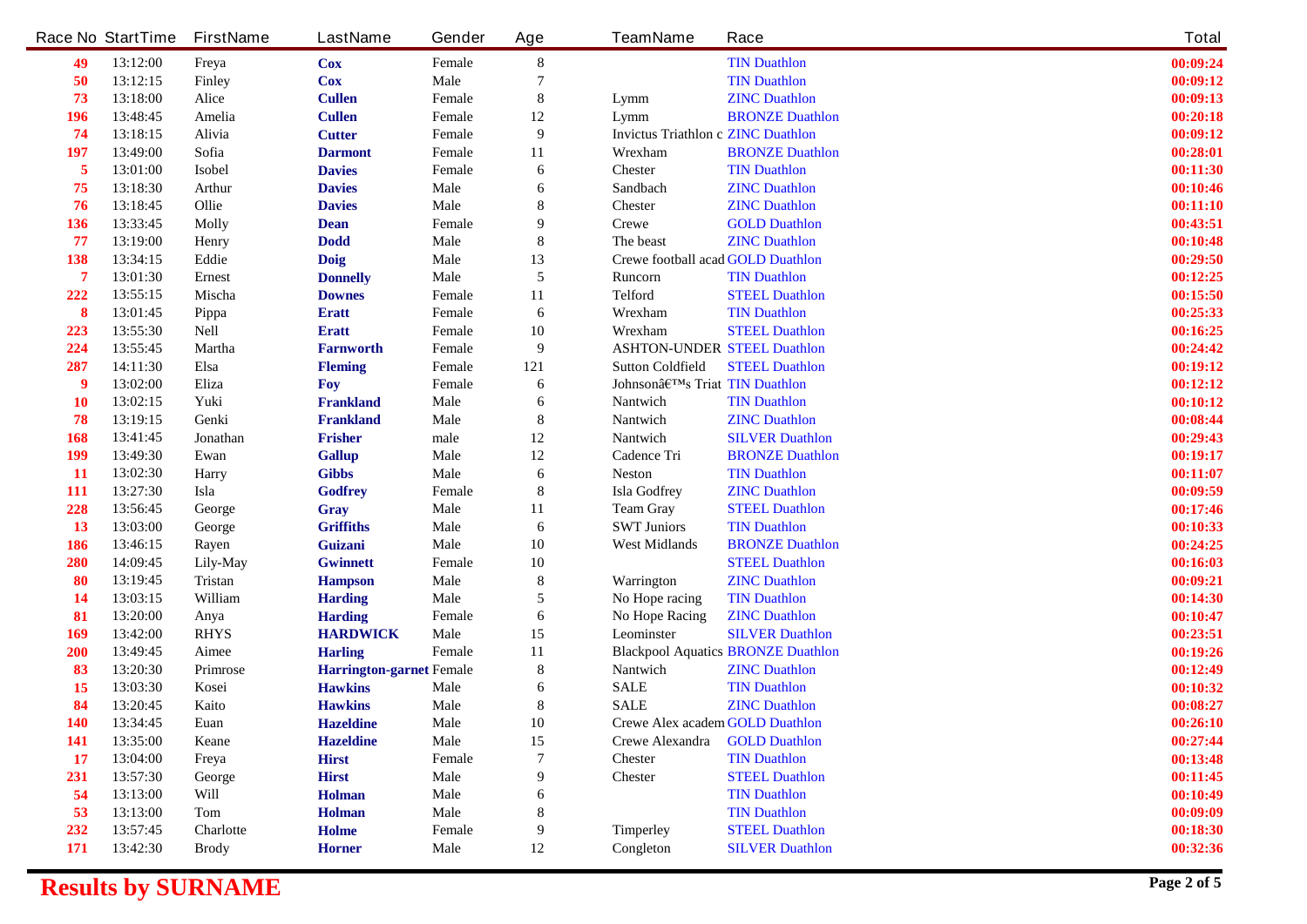|            | <b>Race No StartTime</b> | <b>FirstName</b> | <b>LastName</b>     | Gender      | Age              | <b>TeamName</b>                            | Race                   | <b>Total</b> |
|------------|--------------------------|------------------|---------------------|-------------|------------------|--------------------------------------------|------------------------|--------------|
| 85         | 13:21:00                 | Lilian           | <b>Horrocks</b>     | Female      | 6                | <b>Knutsford</b>                           | <b>ZINC Duathlon</b>   | 00:13:10     |
| 86         | 13:21:15                 | Layla            | <b>Howard</b>       | Female      | 8                | <b>Nantwich</b>                            | <b>ZINC Duathlon</b>   | 00:14:15     |
| <b>18</b>  | 13:04:15                 | George           | <b>Hughes</b>       | Female      | 7                | Mold                                       | <b>TIN Duathlon</b>    | 00:09:03     |
| 87         | 13:21:30                 | <b>Oliver</b>    | <b>Hughes</b>       | <b>Male</b> | 9                | Mold                                       | <b>ZINC Duathlon</b>   | 00:09:24     |
| 88         | 13:21:45                 | <b>Sebastian</b> | <b>Hughes</b>       | <b>Male</b> | 8                | <b>Newport Shropshire ZINC Duathlon</b>    |                        | 00:08:16     |
| 19         | 13:04:30                 | Robin            | <b>Huntington</b>   | <b>Male</b> | 6                | <b>Louisa Huntington TIN Duathlon</b>      |                        | 00:09:29     |
| 89         | 13:22:00                 | <b>Theo</b>      | <b>Huntington</b>   | <b>Male</b> | 6                | <b>Louisa Huntington ZINC Duathlon</b>     |                        | 00:08:26     |
| 48         | 13:11:45                 | Lyla             | <b>Jones</b>        | Female      | 6                |                                            | <b>TIN Duathlon</b>    | 00:14:06     |
| 142        | 13:35:15                 | <b>Elliot</b>    | <b>Jones</b>        | <b>Male</b> | 14               | <b>Chinley</b>                             | <b>GOLD Duathlon</b>   | 00:30:19     |
| 282        | 14:10:15                 | Evan             | <b>Jones</b>        | <b>Male</b> | 9                |                                            | <b>STEEL Duathlon</b>  | 00:13:23     |
| 91         | 13:22:30                 | Pippa            | <b>Keane</b>        | Female      | 8                | <b>Alsager</b>                             | <b>ZINC Duathlon</b>   | 00:09:48     |
| 234        | 13:58:15                 | Olivia           | <b>Kerr</b>         | Female      | $\boldsymbol{0}$ | <b>St. Helens</b>                          | <b>STEEL Duathlon</b>  | 00:12:35     |
| 52         | 13:12:45                 | Luca             | <b>Kevan</b>        | <b>Male</b> | 7                |                                            | <b>TIN Duathlon</b>    | 00:09:08     |
| 208        | 13:51:45                 | Zak              | <b>Kevan</b>        | <b>Male</b> | 12               | <b>Cadence</b>                             | <b>BRONZE Duathlon</b> | 00:18:19     |
| 279        | 14:09:30                 | Thomas           | Laing               | <b>Male</b> | 7                |                                            | <b>STEEL Duathlon</b>  | 00:19:54     |
| <b>20</b>  | 13:04:45                 | <b>Jimmy</b>     | <b>Lawson</b>       | <b>Male</b> | 6                | Mr Andrew G Laws TIN Duathlon              |                        | 00:12:17     |
| 235        | 13:58:30                 | Charlotte        | <b>Lawson</b>       | Female      | 11               | Mr Andrew G Laws STEEL Duathlon            |                        | 00:16:43     |
| 92         | 13:22:45                 | <b>Poppy</b>     | Lea                 | Female      | $\boldsymbol{9}$ | <b>Sandbach</b>                            | <b>ZINC Duathlon</b>   | 00:10:19     |
| 93         | 13:23:00                 | <b>Dexter</b>    | Lea                 | <b>Male</b> | 8                | <b>Sandbach</b>                            | <b>ZINC Duathlon</b>   | 00:09:53     |
| 94         | 13:23:15                 | <b>Penelope</b>  | Lee                 | Female      | 9                | <b>NSPCC</b>                               | <b>ZINC Duathlon</b>   | 00:12:48     |
| 236        | 13:58:45                 | <b>Nathan</b>    | Lee                 | <b>Male</b> | 12               | <b>NSPCC</b>                               | <b>STEEL Duathlon</b>  | 00:19:14     |
| 237        | 13:59:00                 | <b>Geoffrey</b>  | <b>Leonard</b>      | <b>Male</b> | $\boldsymbol{9}$ | Frodsham                                   | <b>STEEL Duathlon</b>  | 00:15:29     |
| <b>21</b>  | 13:05:00                 | Abel             | <b>Liggins</b>      | <b>Male</b> | 5                | <b>Matlock</b>                             | <b>TIN Duathlon</b>    | 00:17:21     |
| 95         | 13:23:30                 | Evan             | <b>Liggins</b>      | <b>Male</b> | 9                | <b>Matlock</b>                             | <b>ZINC Duathlon</b>   | 00:09:43     |
| 96         | 13:23:45                 | <b>Tate</b>      | Lim                 | <b>Male</b> | 9                | cheadle hulme                              | <b>ZINC Duathlon</b>   | 00:09:57     |
| 51         | 13:12:30                 | <b>Reggie</b>    | Lord                | <b>Male</b> | 6                |                                            | <b>TIN Duathlon</b>    | 00:12:07     |
| 238        | 13:59:15                 | Lizzy            | Lowe                | Female      | 12               | <b>Sarah Lowe</b>                          | <b>STEEL Duathlon</b>  | 00:14:18     |
| 201        | 13:50:00                 | <b>Norah</b>     | <b>Machin</b>       | Female      | 10               | <b>Stoke on Trent</b>                      | <b>BRONZE Duathlon</b> | 00:23:28     |
| 22         | 13:05:15                 | <b>Jack</b>      | <b>Malone</b>       | <b>Male</b> | 5                | <b>Neston</b>                              | <b>TIN Duathlon</b>    | 00:13:37     |
| 23         | 13:05:30                 | <b>Dylan</b>     | <b>Marshall</b>     | <b>Male</b> | 7                | <b>Newcastle under Ly TIN Duathlon</b>     |                        | 00:11:09     |
| 24         | 13:05:45                 | doughal          | martin              | <b>Male</b> | 6                | doughal martin                             | <b>TIN Duathlon</b>    | 00:09:32     |
| 240        | 13:59:45                 | ida              | martin              | Female      | 9                | ida May martin                             | <b>STEEL Duathlon</b>  | 00:15:25     |
| 143        | 13:35:30                 | <b>Harry</b>     | <b>Mcgowan</b>      | <b>Male</b> | 10               | <b>Mini Madrunners</b>                     | <b>GOLD Duathlon</b>   | 00:39:29     |
| 144        | 13:35:45                 | <b>Nathan</b>    | <b>Mcgowan</b>      | <b>Male</b> | 12               | <b>Mini Madrunners</b>                     | <b>GOLD Duathlon</b>   | 00:36:02     |
| 275        | 14:08:30                 | <b>Jessica</b>   | <b>McGuffie</b>     | Female      | 11               |                                            | <b>STEEL Duathlon</b>  | 00:14:54     |
| 276        | 14:08:45                 | Hollie           | <b>McGuffie</b>     | Female      | ${\bf 8}$        |                                            | <b>STEEL Duathlon</b>  | 00:18:07     |
| 112        | 13:27:45                 | <b>Jack</b>      | <b>McIntyre</b>     | <b>Male</b> | 7                | <b>Jack's Team</b>                         | <b>ZINC Duathlon</b>   | 00:11:33     |
| 174        | 13:43:15                 | Remi             | <b>McNevin-Duff</b> | Male        | 13               | Congleton                                  | <b>SILVER Duathlon</b> | 00:28:15     |
| 25         | 13:06:00                 | Mia              | mercier             | Female      | 5                | cheltenham                                 | <b>TIN Duathlon</b>    | 00:18:35     |
| 26         | 13:06:15                 | Luke             | <b>Mewis</b>        | Male        |                  | <b>Vicky mewis</b>                         | <b>TIN Duathlon</b>    | 00:10:41     |
| <b>113</b> | 13:28:00                 | <b>Mateo</b>     | Mia                 | <b>Male</b> | 7                | cheltenham                                 | <b>ZINC Duathlon</b>   | 00:10:59     |
| 145        | 13:36:00                 | <b>Harry</b>     | <b>Millar</b>       | <b>Male</b> | 10               | <b>CRUK</b>                                | <b>GOLD Duathlon</b>   | 00:25:44     |
| 245        | 14:01:00                 | <b>Samuel</b>    | <b>Millar</b>       | <b>Male</b> | 7                | <b>CRUK</b>                                | <b>STEEL Duathlon</b>  | 00:18:03     |
| <b>28</b>  | 13:06:45                 | <b>Billy</b>     | <b>Mitchell</b>     | Male        | 27               | Winsford                                   | <b>TIN Duathlon</b>    | 00:09:56     |
| 247        | 14:01:30                 | Eden             | <b>Ness</b>         | Female      | 10               | <b>Invictus Tri Club Ju STEEL Duathlon</b> |                        | 00:19:17     |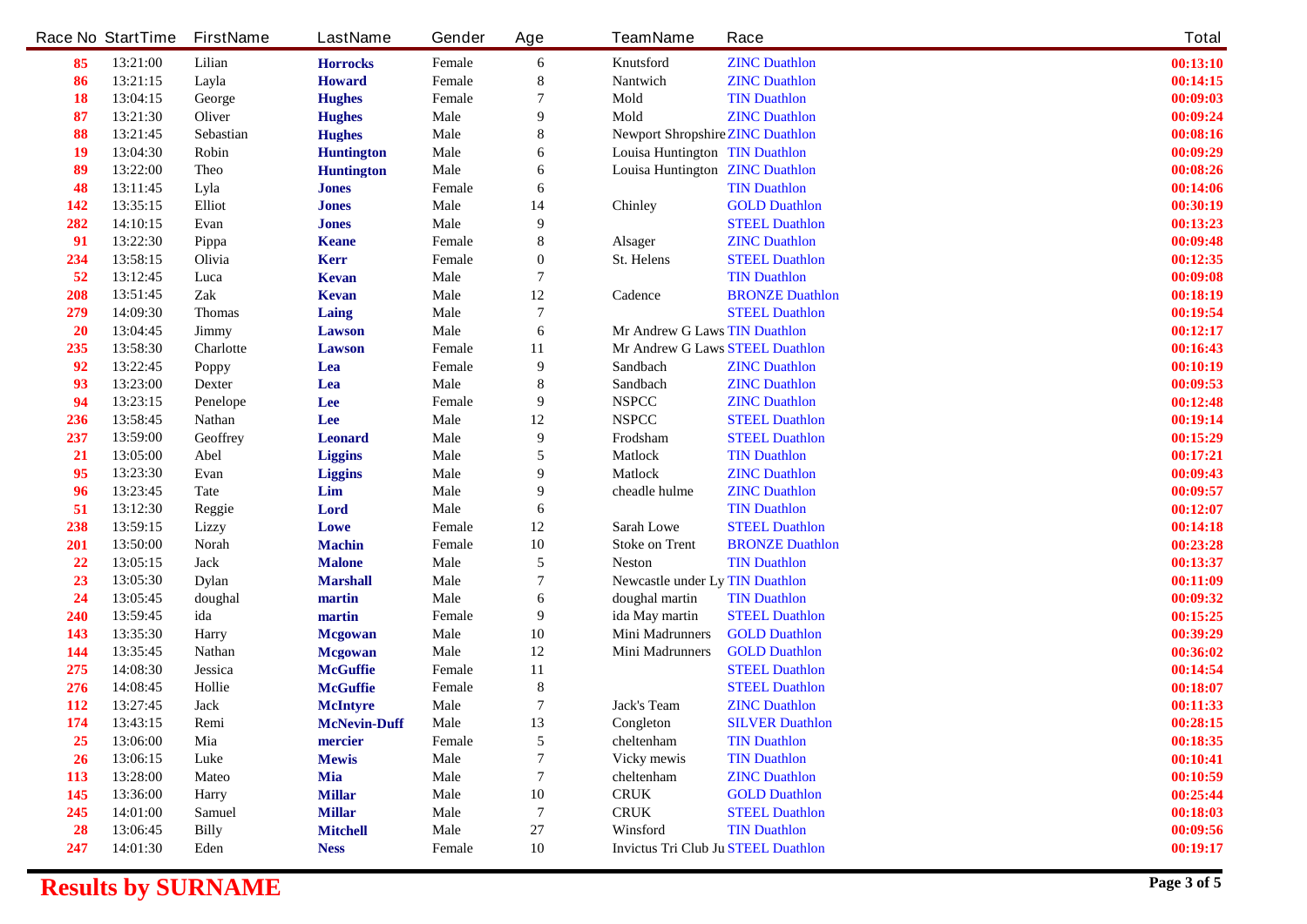|            | <b>Race No StartTime</b> | <b>FirstName</b> | <b>LastName</b>       | Gender            | Age            | <b>TeamName</b>                              | Race                   | <b>Total</b> |
|------------|--------------------------|------------------|-----------------------|-------------------|----------------|----------------------------------------------|------------------------|--------------|
| 146        | 13:36:15                 | <b>Viktor</b>    | Niemczuk-Luka         | Male              | 11             | <b>Rhyl</b>                                  | <b>GOLD Duathlon</b>   | 00:28:48     |
| 147        | 13:36:30                 | <b>Jozef</b>     | <b>Oakes</b>          | <b>Male</b>       | 14             | Staffordshire                                | <b>GOLD Duathlon</b>   | 00:32:47     |
| 202        | 13:50:15                 | Henry            | <b>Oakes</b>          | <b>Male</b>       | 12             | <b>Staffordshire</b>                         | <b>BRONZE Duathlon</b> | 00:22:02     |
| 252        | 14:02:45                 | <b>Teddy</b>     | <b>Oakes</b>          | <b>Male</b>       | 9              | <b>Staffordshire</b>                         | <b>STEEL Duathlon</b>  | 00:18:14     |
| 98         | 13:24:15                 | <b>Jack</b>      | <b>Palmer</b>         | <b>Male</b>       | 8              | Sale                                         | <b>ZINC Duathlon</b>   | 00:09:23     |
| <b>110</b> | 13:27:15                 | Ewan             | <b>Parker</b>         | <b>Male</b>       | 6              |                                              | <b>ZINC Duathlon</b>   | 00:09:01     |
| 114        | 13:28:15                 | Keira            | <b>Parker</b>         | Female            | 9              | <b>DERBY</b>                                 | <b>ZINC Duathlon</b>   | 00:08:38     |
| 99         | 13:24:30                 | Olivia           | <b>Parton</b>         | Female            | 9              | <b>Crewe</b>                                 | <b>ZINC Duathlon</b>   | 00:24:42     |
| 148        | 13:36:45                 | <b>Sonny</b>     | <b>Peyton</b>         | <b>Male</b>       | 11             | <b>Crewed Alex u10s</b>                      | <b>GOLD Duathlon</b>   | 00:29:15     |
| 303        | 14:12:30                 | Zara             | <b>Phillips</b>       |                   |                |                                              | <b>STEEL Duathlon</b>  | 00:16:49     |
| 304        | 14:12:45                 | james            | <b>Phillips</b>       |                   |                |                                              | <b>STEEL Duathlon</b>  | 00:17:53     |
| 253        | 14:03:00                 | Edward           | <b>Pile</b>           | Male              | 9              | <b>Buxton</b>                                | <b>STEEL Duathlon</b>  | 00:18:28     |
| 254        | 14:03:15                 | <b>Emily</b>     | Pile                  | Female            | 9              | <b>Buxton</b>                                | <b>STEEL Duathlon</b>  | 00:17:14     |
| 255        | 14:03:30                 | <b>Molly</b>     | Pipe                  | Female            | 9              | <b>Sandbach</b>                              | <b>STEEL Duathlon</b>  | 00:19:26     |
| 31         | 13:07:30                 | <b>Joseph</b>    | <b>Potter</b>         | <b>Male</b>       | 6              | <b>Rhyl Cycling Club</b>                     | <b>TIN Duathlon</b>    | 00:09:24     |
| 256        | 14:03:45                 | <b>Finley</b>    | <b>Potter</b>         | <b>Male</b>       | 9              | <b>Cadence Tristars</b>                      | <b>STEEL Duathlon</b>  | 00:13:25     |
| <b>116</b> | 13:28:45                 | George           | <b>Prince</b>         | <b>Male</b>       | 8              | <b>Cheshire</b>                              | <b>ZINC Duathlon</b>   | 00:08:41     |
| 32         | 13:07:45                 | <b>Thomas</b>    | Quinlan               | <b>Male</b>       | 7              | <b>Chester</b>                               | <b>TIN Duathlon</b>    | 00:09:14     |
| 203        | 13:50:30                 | Archie           | <b>Reece</b>          | <b>Male</b>       | 11             | <b>Stockport</b>                             | <b>BRONZE Duathlon</b> | 00:22:14     |
| 33         | 13:08:00                 | Mia              | <b>Rees</b>           | Female            | 6              | <b>Chester</b>                               | <b>TIN Duathlon</b>    | 00:13:45     |
| 150        | 13:37:15                 | <b>Harry</b>     | <b>Roberts</b>        | <b>Male</b>       | 10             | <b>Crewe Alex</b>                            | <b>GOLD Duathlon</b>   | 00:33:57     |
| 151        | 13:37:30                 | Oscar            | <b>Roberts</b>        | <b>Male</b>       | 11             | <b>Crewe Alex Acade GOLD Duathlon</b>        |                        | 00:30:05     |
| 286        | 14:11:15                 | Sebastian        | <b>Rogers</b>         | Male              | 10             | <b>Solihull</b>                              | <b>STEEL Duathlon</b>  | 00:14:01     |
| 152        | 13:37:45                 | <b>Martha</b>    | <b>Roper</b>          | Female            | 7              | <b>Newport Shropshire GOLD Duathlon</b>      |                        | 00:48:48     |
| 34         | 13:08:15                 | <b>Darcey</b>    | <b>Rose</b>           | Female            | 6              | <b>Chester</b>                               | <b>TIN Duathlon</b>    | 00:12:36     |
| 102        | 13:25:15                 | <b>Billy</b>     | <b>Rowbottom</b>      | <b>Male</b>       | 9              | <b>Chorley Athletics &amp; ZINC Duathlon</b> |                        | 00:08:58     |
| 103        | 13:25:30                 | Emily            | <b>Rowbottom</b>      | Female            | 6              | <b>Chorley Athletics &amp; ZINC Duathlon</b> |                        | 00:12:31     |
| 259        | 14:04:30                 | Anna             | <b>Rushton</b>        | Female            | 8              | <b>Telford</b>                               | <b>STEEL Duathlon</b>  | 00:20:51     |
| 260        | 14:04:45                 | Isla             | <b>Rushton</b>        | Female            | 11             | <b>Telford</b>                               | <b>STEEL Duathlon</b>  | 00:21:57     |
| 261        | 14:05:00                 | <b>Chloe</b>     | <b>Sampson</b>        | Female            | 12             | <b>Chester</b>                               | <b>STEEL Duathlon</b>  | 00:18:28     |
| 262        | 14:05:15                 | Kayla            | <b>Sampson</b>        | Female            | 8              | <b>Chester</b>                               | <b>STEEL Duathlon</b>  | 00:21:06     |
| 35         | 13:08:30                 | Alexa            | <b>Savage</b>         | <b>Please Cho</b> | 5              | glossop                                      | <b>TIN Duathlon</b>    | 00:11:52     |
| 153        | 13:38:00                 | Oscar            | <b>Scarlett</b>       | <b>Male</b>       | 10             | <b>Crewe Alexandra F GOLD Duathlon</b>       |                        | 00:30:19     |
| 187        | 13:46:30                 | Elizabeth        | <b>Seeney</b>         | Female            | 12             | <b>Halesowen</b>                             | <b>BRONZE Duathlon</b> | 00:25:07     |
| 188        | 13:46:45                 | <b>Florence</b>  | <b>Seeney</b>         | Female            | 10             | <b>Halesowen</b>                             | <b>BRONZE Duathlon</b> | 00:28:09     |
| 154        | 13:38:15                 | <b>Matthew</b>   | <b>Senior</b>         | <b>Male</b>       | 16             | <b>Crewe Alexandra F GOLD Duathlon</b>       |                        | 00:31:59     |
| 37         | 13:09:00                 | <b>Ethan</b>     | <b>Smart-Brack</b>    | <b>Male</b>       | $\overline{7}$ | <b>Invictus Triathlon</b> TIN Duathlon       |                        | 00:15:12     |
| 263        | 14:05:30                 | Elayna           | <b>Smart-Brack</b>    | Female            | 10             | <b>Invictus Triathlon</b> STEEL Duathlon     |                        | 00:20:11     |
| 38         | 13:09:15                 | Kate             | <b>Smith</b>          | Female            | 6              | Liverpool                                    | <b>TIN Duathlon</b>    | 00:11:46     |
| <b>104</b> | 13:25:45                 | <b>Rosie</b>     | <b>Smithson</b>       | Female            | 8              | <b>Alsager</b>                               | <b>ZINC Duathlon</b>   | 00:08:59     |
| 264        | 14:05:45                 | <b>Billy</b>     | <b>Spann</b>          | <b>Male</b>       | 9              | <b>Aston By Budworth STEEL Duathlon</b>      |                        | 00:17:30     |
| 39         | 13:09:30                 | <b>Dennis</b>    | <b>Stinchcombe</b>    | <b>Male</b>       |                | <b>Runcorn</b>                               | <b>TIN Duathlon</b>    | 00:14:05     |
| <b>105</b> | 13:26:00                 | Ewan             | <b>Stinchcombe</b>    | Male              | 8              | <b>Runcom</b>                                | <b>ZINC Duathlon</b>   | 00:10:11     |
| 40         | 13:09:45                 | Sophie           | <b>Straffon-Finch</b> | <b>Female</b>     |                | Heywood                                      | <b>TIN Duathlon</b>    | 00:13:08     |
| 41         | 13:10:00                 | <b>Chloe</b>     | <b>Straffon-Finch</b> | Female            | 7              | Heywood                                      | <b>TIN Duathlon</b>    | 00:13:13     |